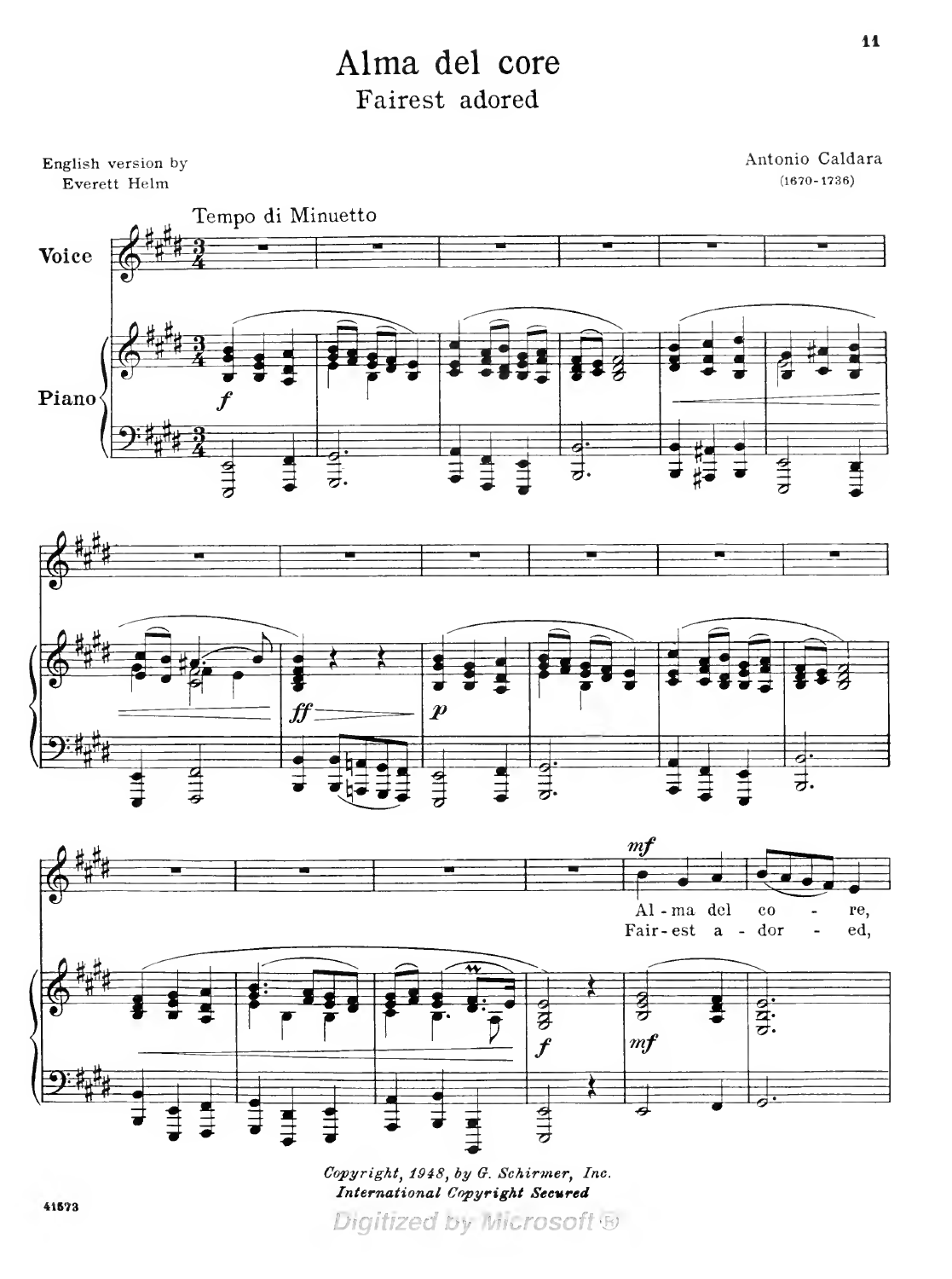







**Digitized by Microsoft FI** 

41573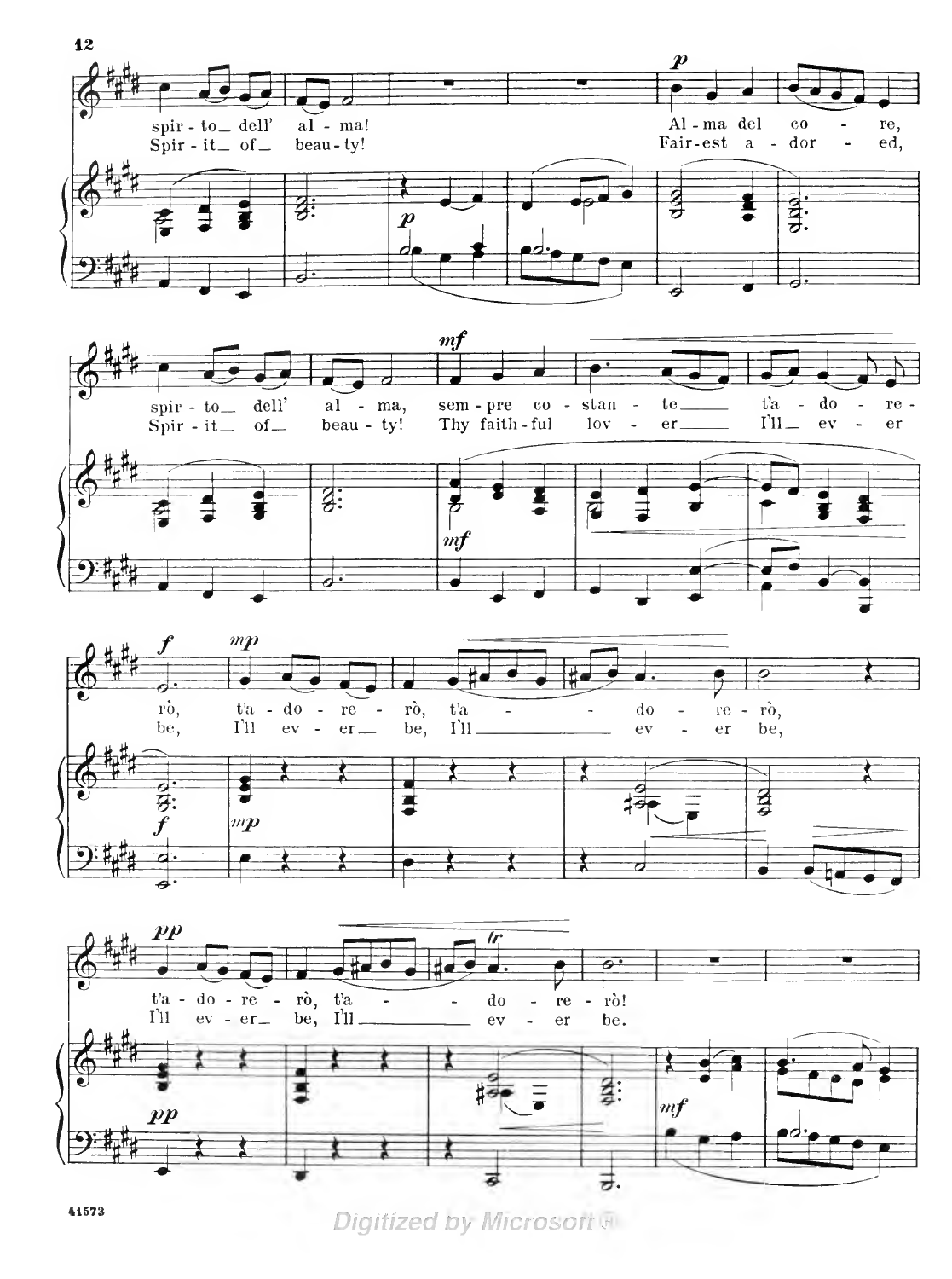

Digitized by Microsoft ®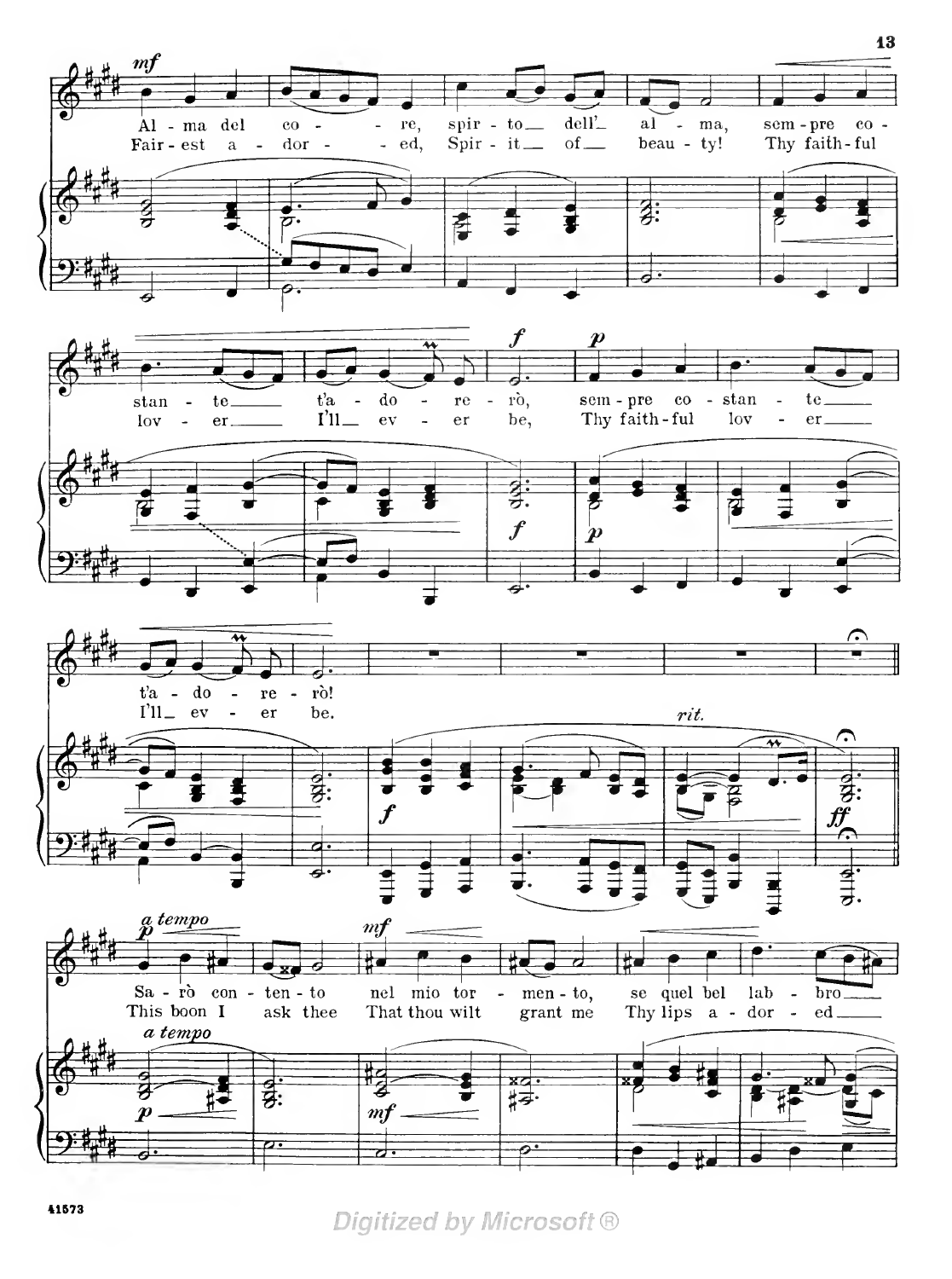

Digitized by Microsoft &